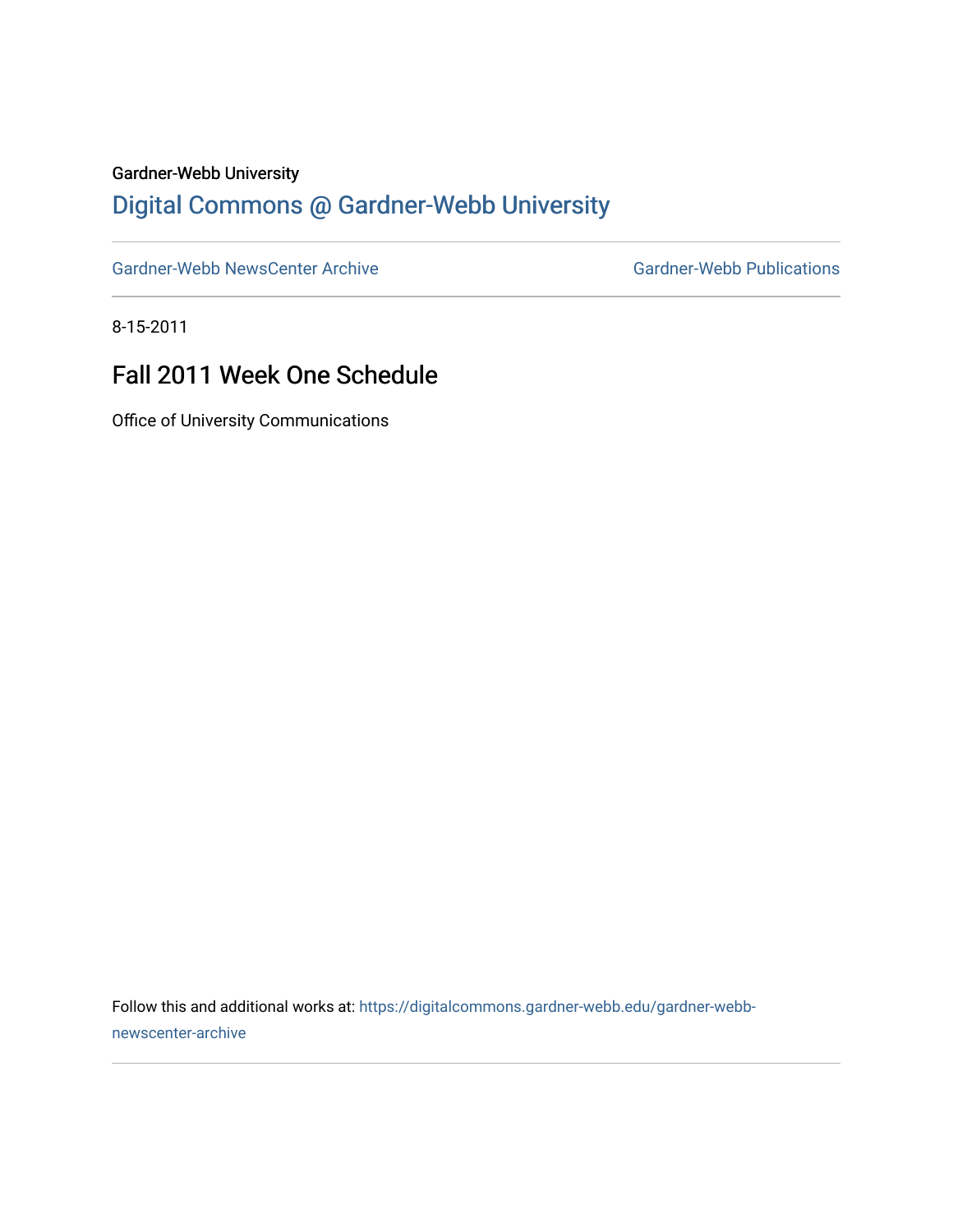# **Fall 2011 Week One Schedule**

**webpublish.gardner-webb.edu**[/newscenter/fall-2011-week-one-schedule-2/](https://webpublish.gardner-webb.edu/newscenter/fall-2011-week-one-schedule-2/)

Office of University Communications **August 15, 2011 August 15, 2011** 

*Move-In Day is less than a week away at Gardner-Webb University!*

**E**[week-one](http://152.44.63.252/newscenter/?attachment_id=875) BOILING SPRINGS, N.C. – Below is an "all you need to know" schedule of activities for the first week of the Fall 2011 semester.

# *Sunday, August 21* **8:00 am – 6:00 pm Move-In for New and Returning Students**

- *New and returning students should go directly to their residence halls to check in, and begin unloading their belongings. Each Residence Hall will have staff available to help move in belongings for NEW STUDENTS. There will be designated areas to unload your car by the curb, and while you or a family member is parking the vehicle, BULLDOG MOVERS will be moving your belongings to your room. Shuttles will be available to shuttle drivers from designated parking areas back to the Residence Halls.*
- *Residential Students will go directly to their Residence Halls and check in first with staff, then move in belongings. Those who live in University Commons (Apartments and Suites) will check in with staff at the University Clubhouse, then move in belongings.*
- *Students arriving for Orientation on Monday, August 22 will move on Monday, though there will be no Bulldog Movers on hand for Monday movers.*

#### **11:30 am – 1:30 pm Lunch**

- *Meals for NEW STUDENTS are FREE from at the Café from Sunday lunch to Monday lunch.*
- *Students must have GWU ID with them to receive a meal.*
- *Family members can purchase meals at the Café.*

#### **3:30 pm Music Placement Test, Gardner Hall**

- *Music Placement Test is required for ALL NEW and TRANSFER music majors and minors*
- *Test will be offered at 3:30 on both Aug. 21 and Aug. 22*
- *Those in the Marching Band should take the test on Sunday*
- *For questions, email [psparti@gardner-webb.edu](mailto:psparti@gardner-webb.edu) or call 704-406-4453*

#### **7:00 pm Campus-wide Worship Service, Dover Theater**

*Casual dress, family members are invited to attend*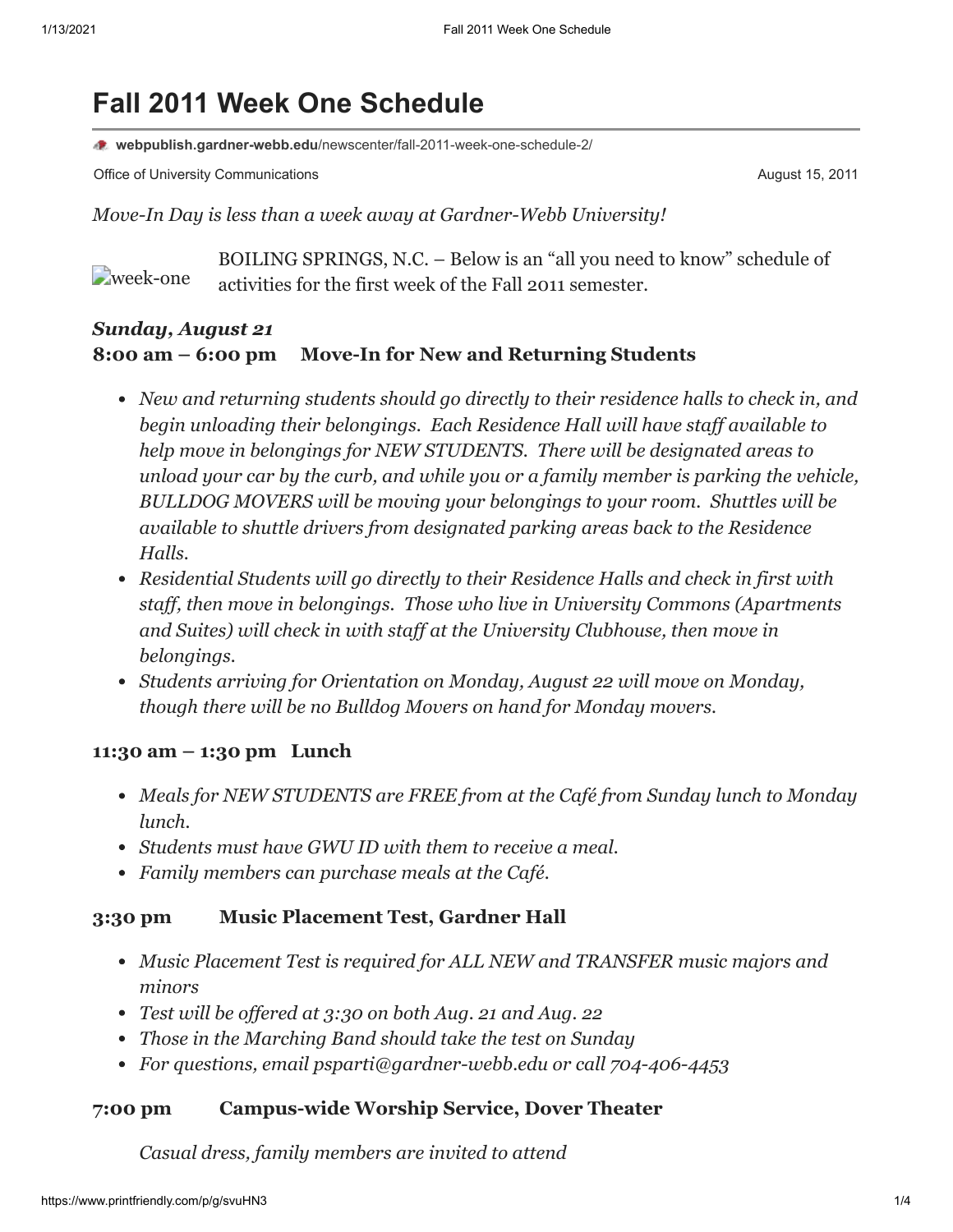## **8:00 pm First-Year Student Sundae Social, Bost Gym**

- *Mix and Mingle while enjoying delicious ice cream sundaes.*
- *Peer Leaders will be available to answer questions.*
- *You will be grouped by your UNIVERSITY 111 class. Check your schedule through MYWEBB, and know who your professor is for DIMS/UnivLife in Global Society (UNIVERSITY 111) class.*

## *Monday, August 22* **8:00 am New Student Orientation, Dover Library**

- *If you have not completed your NEW STUDENT ORIENTATION session over the summer, this event is for you.*
- *You will receive a full schedule at check-in. [Click here](http://www.gardner-webb.edu/admissions/undergrad-admissions/first-year-programs/orientation/schedule/index.html) to see a tentative schedule.*

## **1:30 pm Nursing Orientation for First-Year Students, Blanton Auditorium**

*This nursing orientation is for first-year students only. Returning nursing students have a later orientation.*

### **3:30 pm Honors Program Meeting, Noel 300**

*ALL NEW HONORS STUDENTS meet with Dr. Jones, even if you attended the Honors meeting during New Student Orientation.*

## **3:30 pm Nursing Orientation for Second-Year Students, Blanton Auditorium**

*This nursing orientation is for second-year students only. First-year nursing students are not required to attend.*

### **7:00 pm THINKFAST Game Show, Dover Theater**

- *Students should find a group on their hall.*
- *Pick up a Remote Control from the stage area and get ready to answer trivia questions and win cool prizes!*
- *The winning team receives \$200 in cash!*

# *Tuesday, August 23*

# **11:00 am – 2:00 pm Club/Business/Church Fair, Lutz-Yelton Convocation Center (LYCC)**

*New students should drop by and learn all about area business and churches, as well as the clubs and organizations we have on campus.*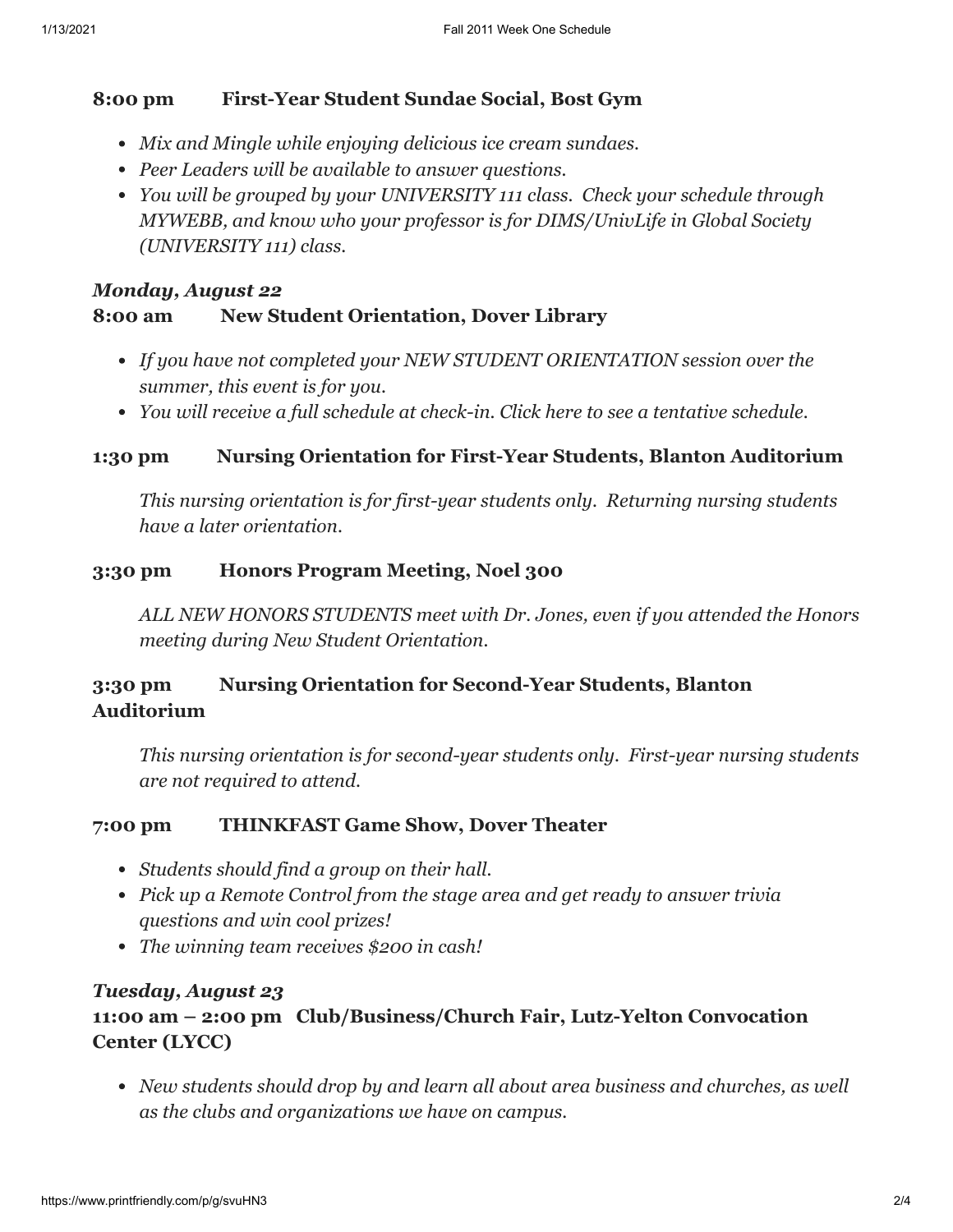*Bring your \$\$ – there will be a poster sale to help you add some spice to your Residence Hall room. There will be tons of free goodies as well.*

#### **1:00 pm University 111/101 Kick-Off, Dover Theater**

- *This session is MANDATORY for first-year students enrolled in UNIV 111 or UNIV 101.*
- *Get to know your UNIV 101/111 professors and peer leaders.*
- *BRING A COPY OF YOUR SCHEDULE.*
- *Honors sections are exempt due to previously scheduled activities.*

### **2:00 pm International Students Orientation Session, Ritch Banquet Hall**

- *This orientation session is MANDATORY for all NEW international students.*
- *There will be presentations of campus resources to get you acclimated to campus services and programs*
- *Reception and paperwork will begin at 2:00, with Round Table Discussions on Campus Resources to follow.*

## **7:00 pm Campus Ministries United, Dover Theater**

*Come out to hear all you can about what Campus Ministries has to offer. FREE refreshments will be provided.*

# *Wednesday, August 24* **8:00 am Classes Begin, Campus-wide**

*Students can find their schedules by entering MYWEBB, then clicking on "Student" tab, "Academic Services," "Student Services and Financial Aid," and then look for the schedule.*

# *Thursday, August 25* **6:00 pm Tailgate Party, Spangler Stadium**

- *Chance to meet the Runnin' Bulldogs, Cheerleaders, Mascots and Marching Band*
- *Games, music, and prizes available*

### *Friday, August 26*

**7:00 pm FREE Sidewalk Prophets Concert, Quad (Rain Location: Dover Theater)**

# **Saturday, August 27 8:00 am Back to School Service Project, LYCC Parking Lot**